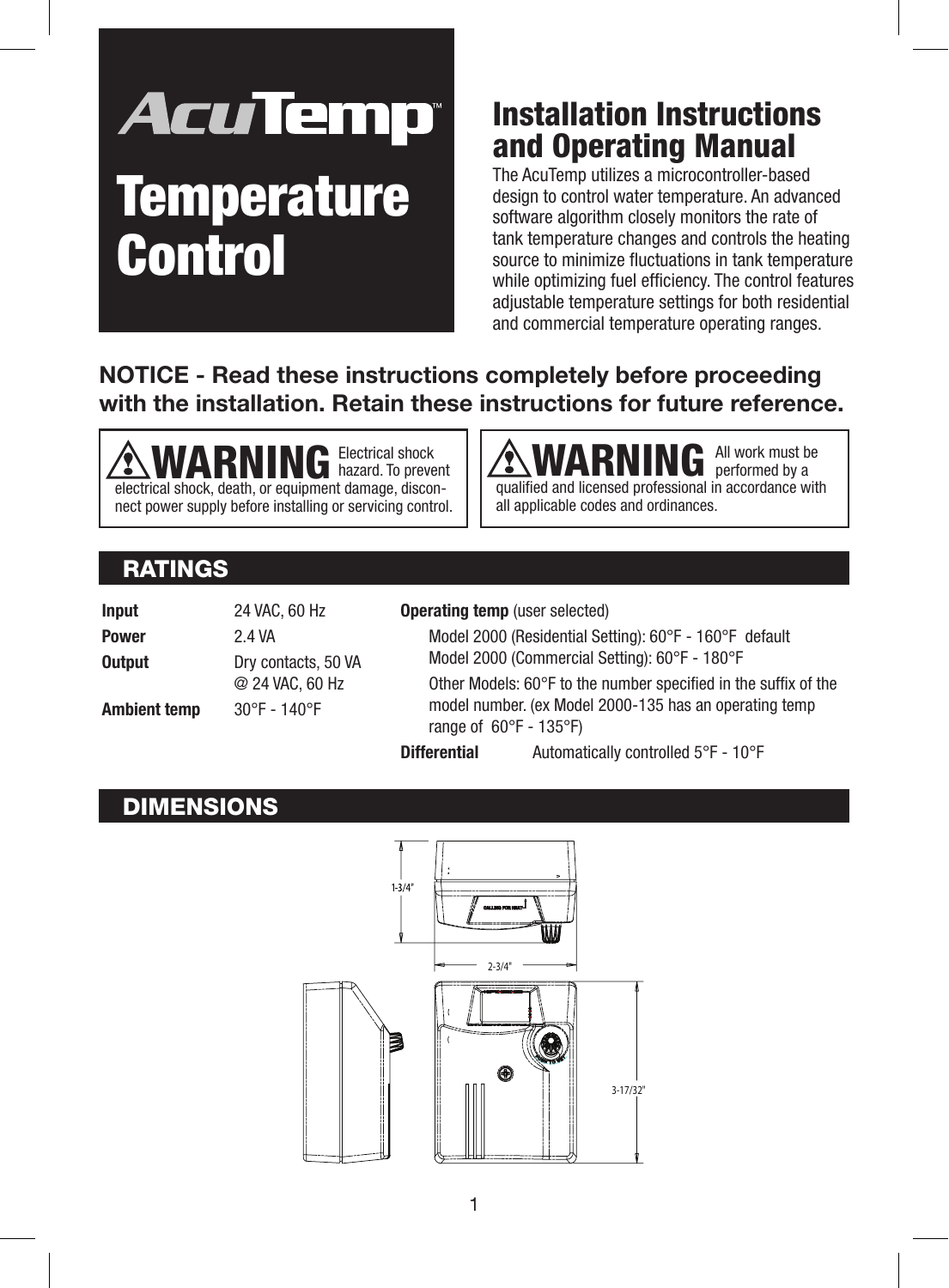#### INSTALLING THE CONTROL



**1** Locate the immersion well in the tank that is designed for the temperature control.



**3** Slide the sensor into the well. **NOTE:** two sensor diameters (3/8" & 1/4") are available to accommodate different well sizes.



**2** Hold the AcuTemp control onto the well and tighten the screw at the base of the control.



#### **3A** Sensor and Well (remote mounted control)

- 1. Insert the sensor all the way into the well.
- 2. Install the rubber well cap onto the sensor wire and slide to cover the end of the well

**WARNING:** The sensor must be fully inserted and fit snugly in the well for proper operation. If a smaller sensor is used or the sensor is not fully inserted *overheating and scalding could result.*



**4** Trim the sensor wire to the required length (if needed). Plug the sensor wire into the sensor input. The terminals are not polarity sensitive.

**NOTE:** Be sure the wires are fully inserted into the sensor input.



**5** Remove the knockout and replace it with the plastic bushing.

**NOTE:** For line voltage applications replace the knockout with proper conduit in accordance with all applicable codes and ordinances.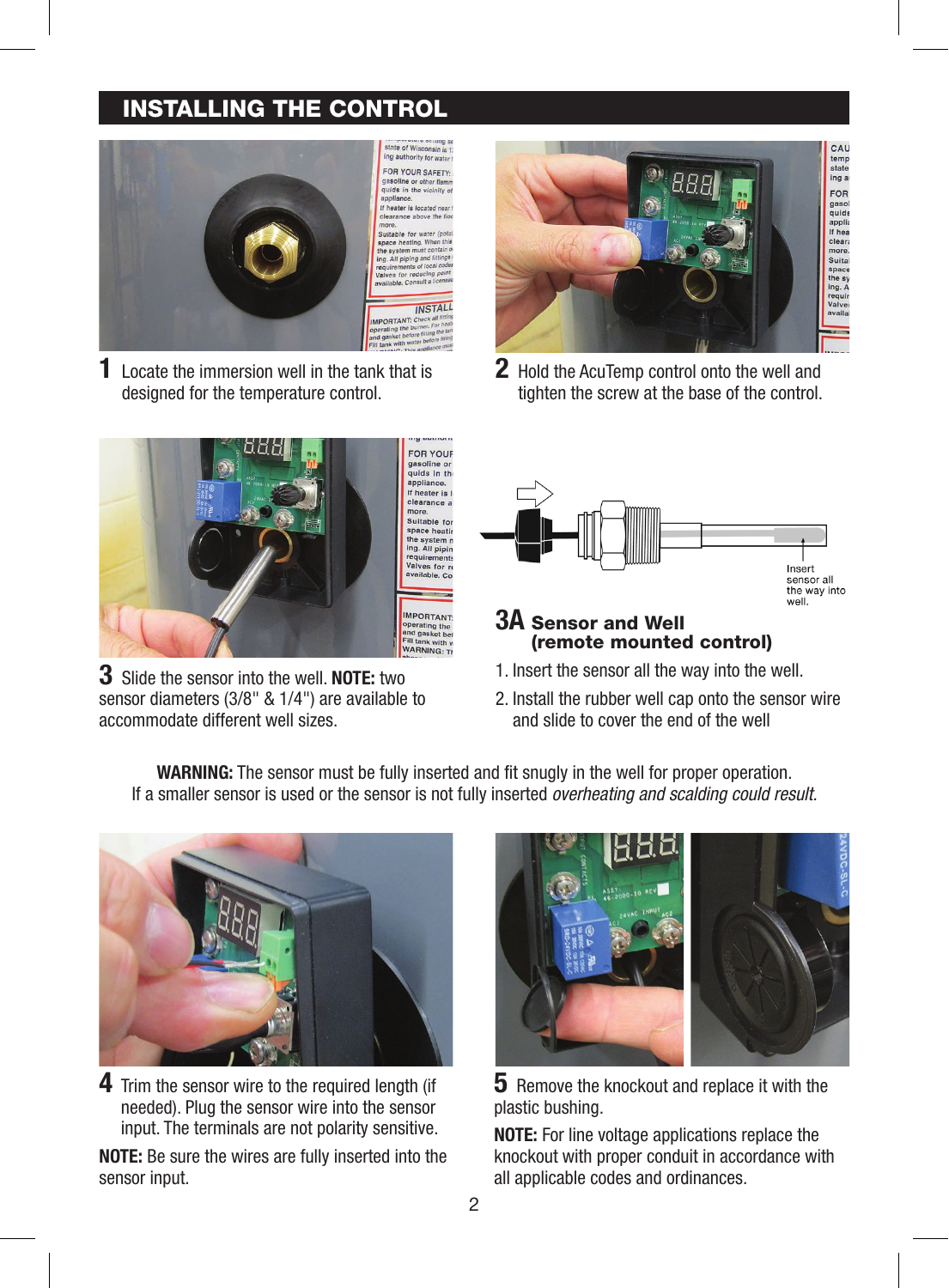#### WIRING THE CONTROL

*REFER TO "WIRING THE CONTROL" BELOW OR YOUR TANK MANUAL FOR WIRING INSTRUCTIONS.*



**1** Connect the 24 VAC power source to the "24 VAC Input" terminals (24 VAC transformer field supplied).

Connect 24 VAC hot to terminal AC2 and 24 VAC common to AC1. Be sure the AC1 terminal is also electrically connected to the tank/system ground. **2** Connect the "Output Contacts" to the zone or boiler control's domestic water input. NOTE: The "Output Contacts" are isolated dry contacts that close when the control calls for heat.

#### **DISPLAY**

During normal operation the control will display the temperature set point. If the control is calling for heat, the decimal point in the bottom right of the display will light. When the tank temperature is satisfied, the decimal will turn off.